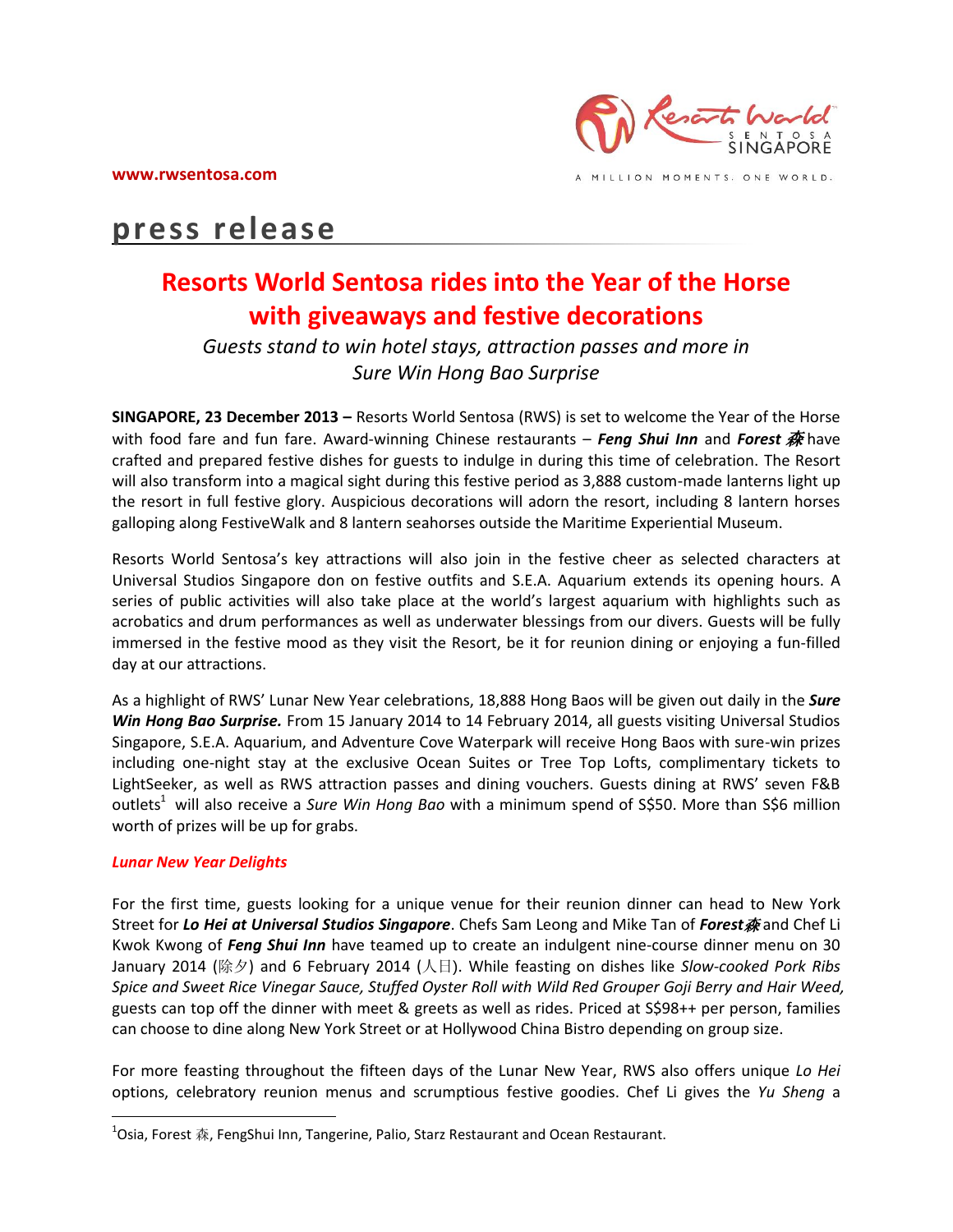stallion twist this year, with meticulous plating to resemble the shape of a horse. This symbolises 'galloping' towards a bright future (马到功成) for diners and features a medley of refreshingly sharp flavours and colours with cubic sized salmon, crispy-skinned mackerel and silver fish as well as strips of *bak kwa*. Livened up with Italian balsamic vinegar or mint dressing, this dish is a bountiful combination of unique taste and textures. For more information on the culinary festive delights at Resorts World Sentosa, please refer to the **Annex**.

# *Valentine's Day*

With the last day of the Lunar New Year coinciding with Valentine's Day, there is even more reason to celebrate this day of reunion and love. S.E.A. Aquarium will be putting a romantic spin to its *Ocean Dreams* sleepover programme for couples seeking a night out "under the sea". Couples will not only enjoy a VIP tour of the world's largest aquarium and dine in front of the world's largest acrylic panel, but also tuck in for the night with more than 50,000 marine animals in sight. Other packages including a stay in Equarius Hotel with dolphin interaction or indulgence at ESPA are also available.

For more information, guests can visit RWScoop at [www.rwsentosablog.com](http://www.rwsentosablog.com/) or call +65 6577 8888 for enquiries. Reservations can be made online at our website, [www.rwsentosa.com](http://www.rwsentosa.com/) or by calling our reservation hotline at +65 6577 8899.

- End -

# **ABOUT RESORTS WORLD SENTOSA**

Resorts World Sentosa (RWS), Asia's ultimate destination resort, is located on Singapore's resort island of Sentosa. Spanning 49 hectares, the resort opened in January 2010 and welcomed over 45 million visitors in its first three years of opening. RWS is home to two mega attractions - the region's first-and-only Universal Studios theme park and the Marine Life Park, which comprises the world's largest S.E.A. Aquarium and the Adventure Cove Waterpark - as well as a Maritime Experiential Museum, a casino, luxurious accommodation in six unique hotels, the Resorts World Convention Centre, celebrity chef restaurants, an award-winning destination spa and specialty retail outlets. The resort also offers world-class entertainment, from original resident productions to concerts and public shows such as the Crane Dance and the Lake of Dreams. Resorts World Sentosa was named "Best Integrated Resort" in 2011, 2012 and 2013 at the TTG Travel Awards which recognises the best of Asia-Pacific's travel industry.

Resorts World Sentosa is wholly owned by Genting Singapore, a company of the Genting Group. For more information, please visi[twww.rwsentosa.com.](http://www.rwsentosa.com/)

| Facebook:              | https://www.facebook.com/ResortsWorldatSentosa |
|------------------------|------------------------------------------------|
| Twitter/Instagram:     | @rwsentosa                                     |
| Blog(RWScoop):         | http://www.rwsentosablog.com/                  |
| Marine Life Park Blog: | http://mlp.rwsentosablog.com/                  |

#### **MEDIA CONTACTS**

# **Resorts World Sentosa**

Tan Zhi Juan / Linette Lin Tel: + 65 6577 9725 / +65 6577 9762 [zhijuan.tan@rwsentosa.com](mailto:zhijuan.tan@rwsentosa.com) [/ linette.lin@rwsentosa.com](mailto:linette.lin@rwsentosa.com)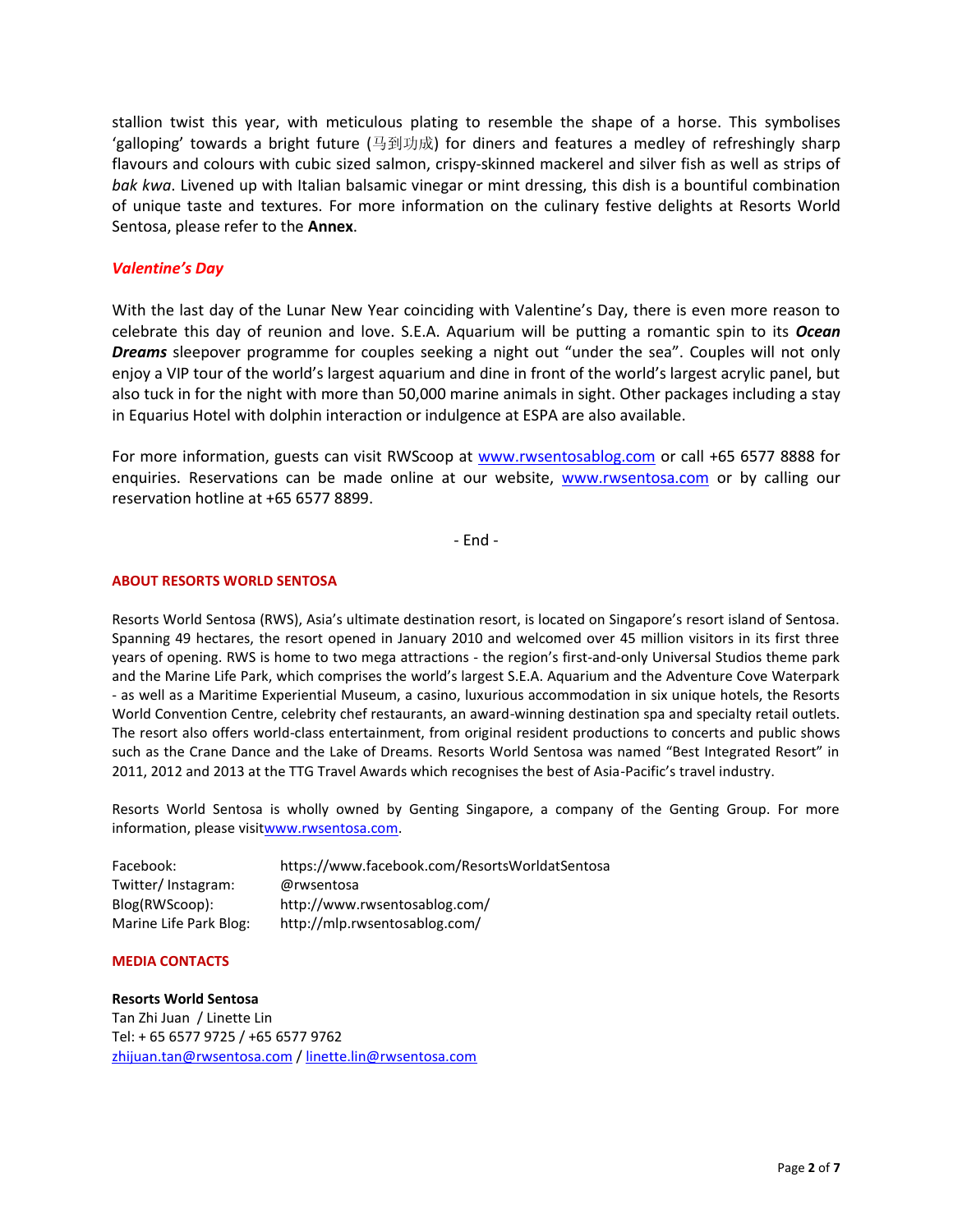#### **Note to Editors**

- 1. High resolution photos can be downloaded from link:<https://app.box.com/s/vkh9n1m1w9ax2uuwoy3f>
- *2.* All photos are to be attributed to: *Resorts World Sentosa elements and all related indicia TM & © 2014 Resorts World at Sentosa Pte. Ltd. Universal Studios Singapore ® & © Universal Studios. All Rights Reserved.*



All visitors to RWS attractions, including Universal Studios Singapore, stand to win prizes with the *Sure Win Hong Bao Surprise*. At Universal Studios Singapore, selected characters including Woody and Winnie Woodpecker will also don special Lunar New Year outfits.



The world's largest aquarium, S.E.A. Aquarium, will also extend its opening hours to 9.00am – 9.00pm from 31 January 2014 to 9 February 2014. Festive performances including festive drums, street acrobatics and stilt walkers will entertain guests at the Waterfront promenade. Inside the aquarium, guests can also be entertained with live performance of Chinese-Fusion chamber music and our divers will also be greeting guests with scroll blessings inside the Open Ocean habitat. Children can also look forward to fun activities including art & craft, Chinese calligraphy, colouring activity stations and more.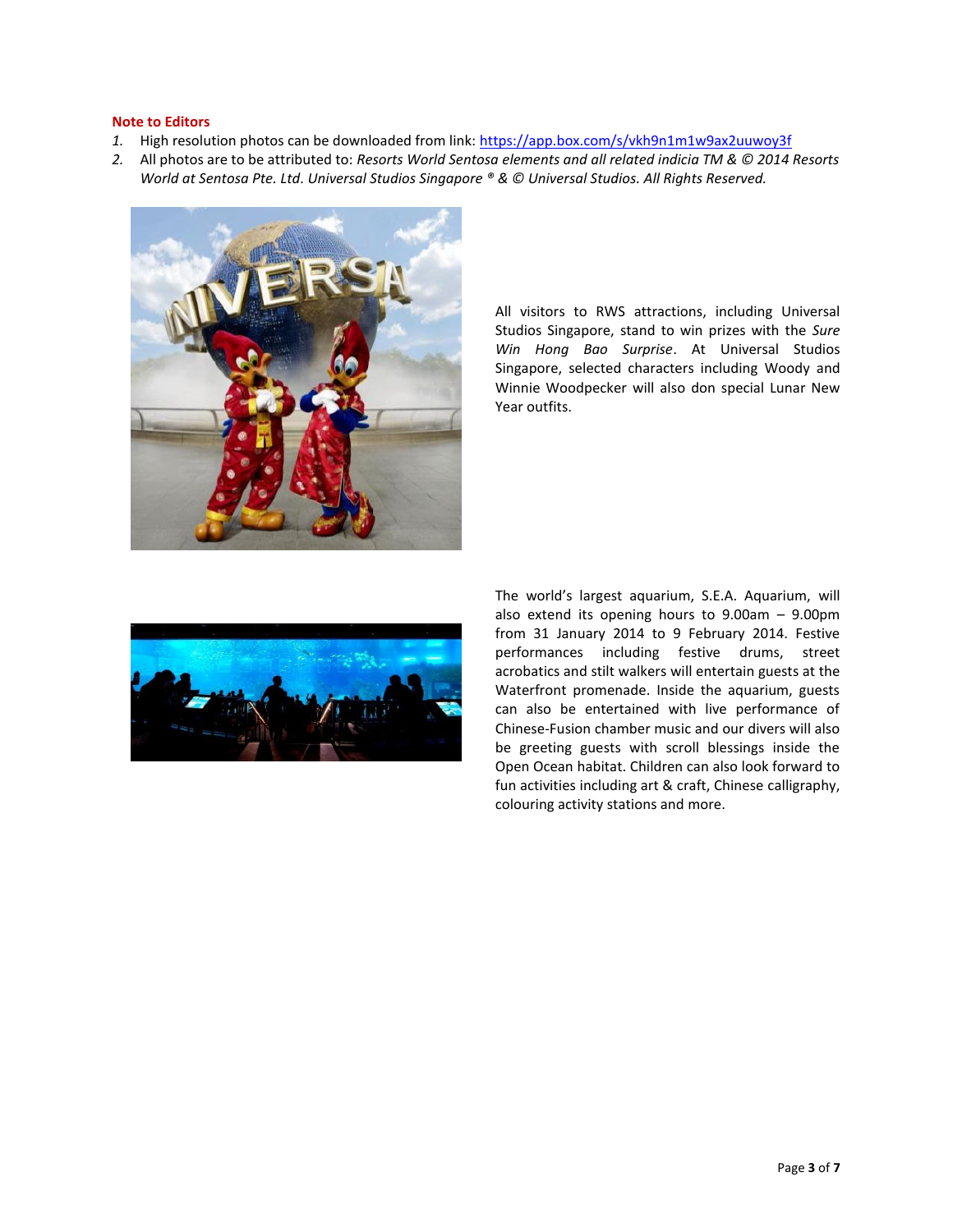# *Lunar New Year 2014 - Prosperity Menus*

### **A. FengShui Inn (20 Jan 2014 – 14 Feb 2014)**



Salmon and Mackerel 'Lo Hei' with Italy Balsamic Vinegar or Mint dressing 万马奔腾呈吉祥三文鱼马鲛鱼陈醋捞生 \$128 per order (Available for dine-in only)



Braised supreme Imperial Bird's Nest with Abalone sauce and organic shredded potato 飞龙再天金丝抓宫燕 \$118 per person



Sautéed Grouper Fillet with Fish Roe 鱼水相欢鱼子炒东星斑球 \$58 per portion

A must-have at every Chinese New Year celebratory feast, the *Yu Sheng* has been given a makeover by Chef Li Kwok Kwong. Meticulously plated to resemble the shape of a horse, this new creation symbolises 'galloping' towards a bright future (马到功成) and features a medley of refreshingly sharp flavours and colours with fresh salmon cubes, crispy-skinned mackerel and silver fish as well as strips of *bakkwa*. Livened up with Italian balsamic vinegar or mint dressing, this dish is a bountiful combination of unique taste and textures.

For a fruity vegetarian version, try the **Mixed fruits and Water Chestnuts 'Lo Hei'** which is filled with mango slices, honeydew, dragon fruits, rose apples and a generous portion of water chestnuts drizzled with homemade strawberry sauce. (\$38 for 3-6 pax or \$68 for 7-10 pax).

Apart from these scrumptious 'Lo Hei' options available at FengShui Inn, guests can also look forward to dishes brimming with premium and auspicious ingredients such as the **Braised Supreme Imperial Bird's Nest with abalone sauce and organic shredded potato** as well as **sautéed Grouper fillet topped with fish roe and asparagus shoots.** 

Available as *ala carte* dishes or part of a luxurious 8 course spread starting from \$1118++ for a table of 6 persons to \$1688++ for a table of 10 persons.

For reservations, please call +65 6577 6688.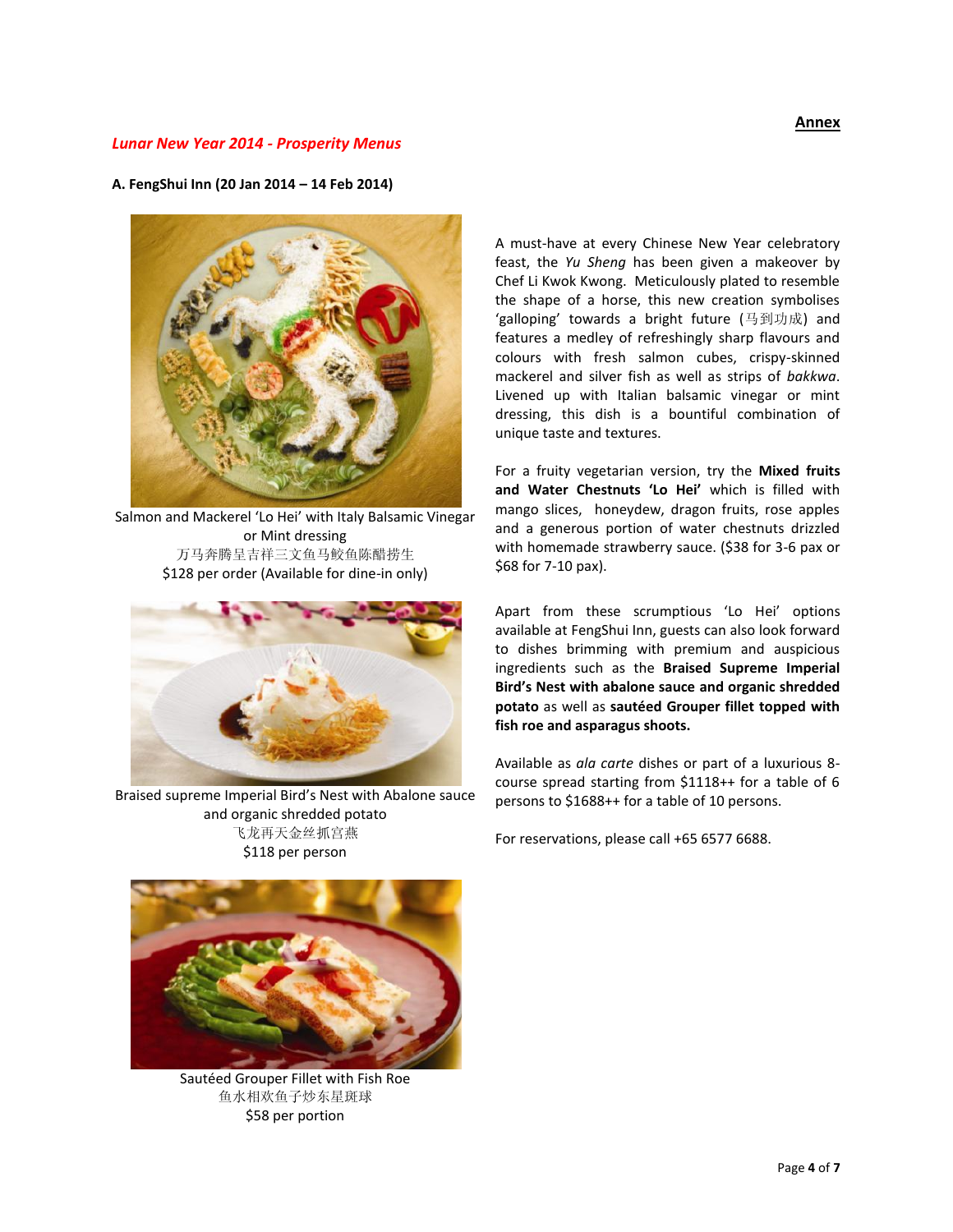

Homemade Golden Ingot Pineapple Pastry 福寿齐天金元宝丰 \$88 per box



FengShui Inn's CNY Premium Hamper Set 八马迎新极品礼盒 \$488 per set

Other than a stellar line-up of gourmet feast for the whole family this Chinese New Year, FengShui Inn will also roll out festive takeaway goodies as well as an attractive hamper set.

Be blown away by this mega-size edible golden ingot. Open the lid of the ingot for another surprise stuffed with 8 mini ingots filled with generous fibrous pineapple paste encased in buttery skin which is sure to please your business partners, families or friends.

# **FengShui Inn's festive hamper set includes:**

- Dry Abalone
- Grand AA Bird's Nest
- One can of abalone
- One miniature bottle of Chinese Wine
- Wild Bamboo Pith
- Premium Taiwan Tea
- FengShui Inn's Premium Homemade Cookies

#### **Other takeaway goodies include:**

- Crispy butter flake cookies- \$38 per box
- Homemade premium walnuts cookies - \$38 per box
- Steamed yam and carrot cake topped with golden flakes - \$68 per portion
- Coconut cream and water chestnut cake - \$68 per portion

All festive goodies are available at FengShui Inn, Crockfords Tower for takeaways from 10 January to 14 February 2014, 11am to 10pm daily.

For reservations, please call +65 6577 6688.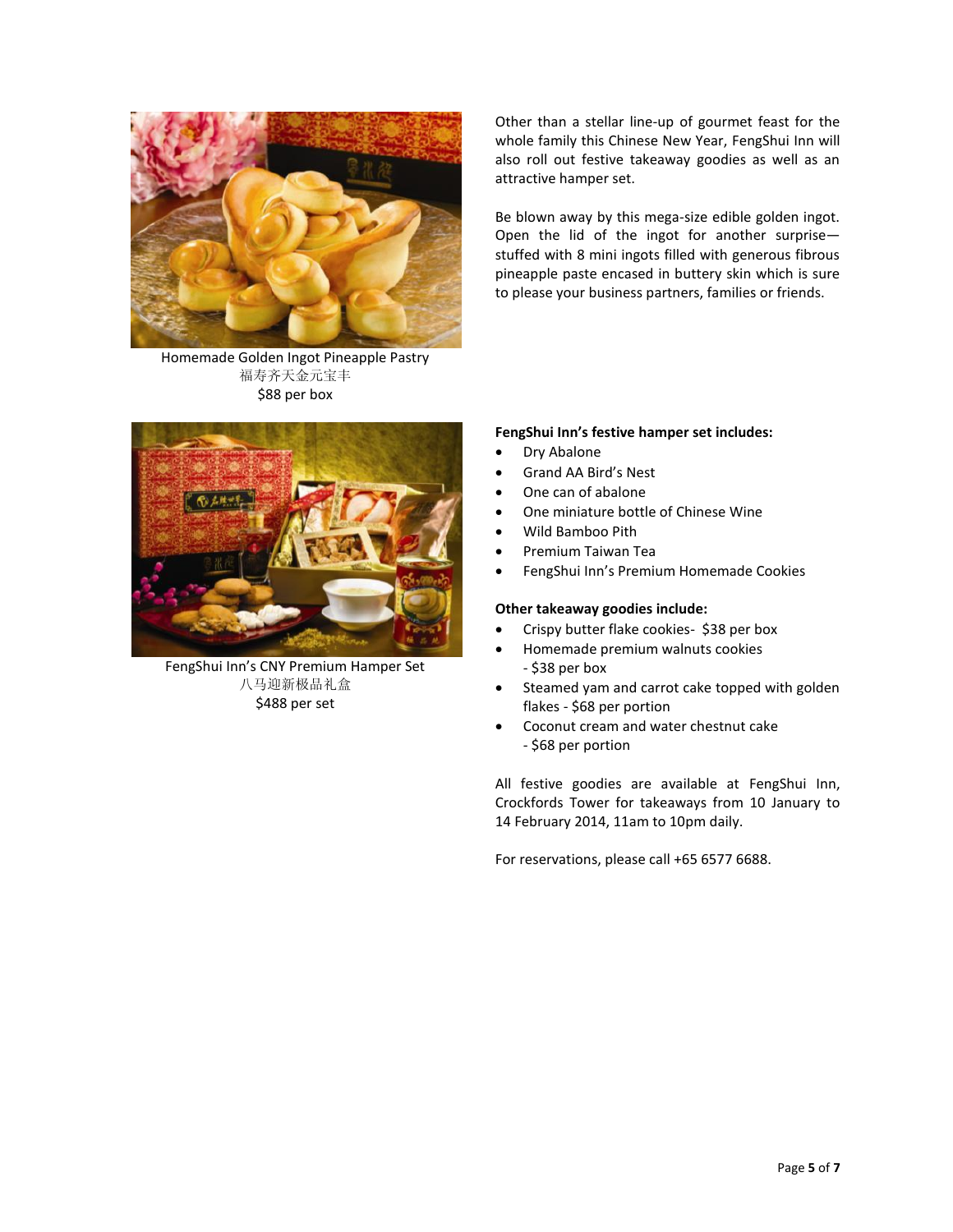#### **B. Forest**森 **(18 Jan 2014**– **14 Feb 2014)**



Salmon Fruity Vegetable Yu Sheng 发财三文鱼捞生 Small: \$78 (2 to 4 persons) Medium: \$98 (5 to 8 persons) Large: \$118 (9 persons and above) (Available for dine-in and take away)



Braised superlative Imperial Bird's Nest with Crabmeat and Crab roe 金碧辉煌高汤珊瑚扒宫燕

As the name suggests, the colourful*Yu Sheng* from Forest森 is filled with fruits like melon, pomelo chunks, strips of apple, seaweed, carrot sticks and crowned with crispy silverfish and accompanied with thinly sliced salmon. The homemade yuzu honey lime dressing, well-balanced in citrusy and sweet notes adds a new dimension of flavour to the dish, letting the freshness of the salmon slices shine through. Guests can also choose to order additional servings of Geoduck clams at \$68++, Australian Lobster at \$68++ and salmon slices at \$28++.

Forest森 will also be introducing two 5-course reunion set lunches priced from \$68++ to \$88++ per person showcasing contemporary Chinese cuisine with a premium touch— Double boiled pork shank soup with snow fungus, conpoy and Chinese herbs; perennial favourite Japanese Fragrant rice with XO sausages and pan-seared foiegras served in steamed yellow pumpkin; and Braised Four Treasures Soup filled with fish maw, sea cucumber, crabmeat and conpoy. (All set lunch includes Salmon Fruity Vegetables *Yu Sheng*).

Three 6-course set dinner menus are also available during the festive period priced from \$178++ per person to \$388++ per person.

# **Some highlights include:**

- Drunken Canadian Geoduck clam
- Braised Superlative Imperial Bird's Nest with crabmeat and crab roe
- Braised sea treasure (6 Head Abalone, Sea Cucumber, Fish maw, Dried Oyster, Bailing mushroom, Bean Gluten, Conpoy and Black Moss)
- Steamed marble goby and Jamon Serrano Ham with Chinese wine

For reservations, please call +65 6577 6688.